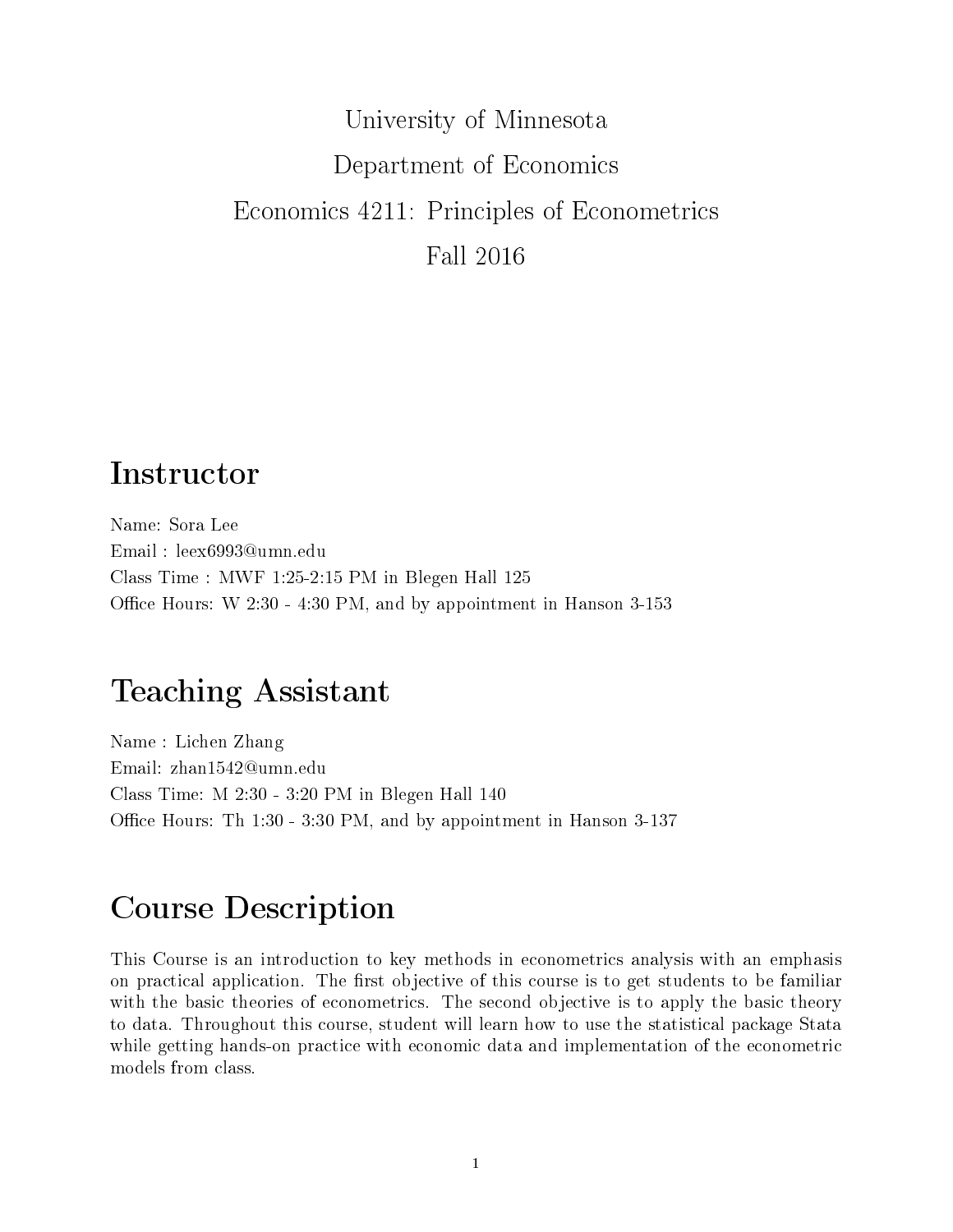## Textbook

The require textbook for the course is "Basic Econometrics" by Damodar N. Gujarati and Dawn C. Porter, McGraw-Hill, 5th edition. Most topics in class will be covered in the textbook, but other topics may also be covered in lecture.

## Tentative Chapters:

The first half of the course will focus on ordinary leas squares (OLS) estimation, and cover basic intuition and violation of standard assumptions (Chapter 1-13 in the textbook). The second half will cover a variety of other topics, perhaps including binary response models (Ch.15), panel data regressions (Ch.16), time series (Ch 21 and 22), and method of moments, as time permits.

## **Prerequisites**

This course is designed for students with a strong background in economics, mathematics, and statistics. Students are required to successfully complete the following courses in order to take this course:

- Econ 3101 (or equivalent) Intermediate Microeconomics
- Stat 3011 and Stat 3022 (or equivalent) Introduction to Statistics and Data Analysis

In order to succeed in this course, you should be comfortable with material from the courses listed above. Also, math courses in Calculus and Linear Algebra (such as Math 1271 , Math 1272 and Math 2243) are strongly recommended. The goal of this course is to get hand-on experience with data and examples and students must be familiar with computers (since we will use Stata program throughout the semester).

### Class Website and Announcements

All announcements and problem sets will be posted on Moodle. Urgent announcements may be sent to students' university email account. It is your responsibility to check your email and the Moodle website for the announcement.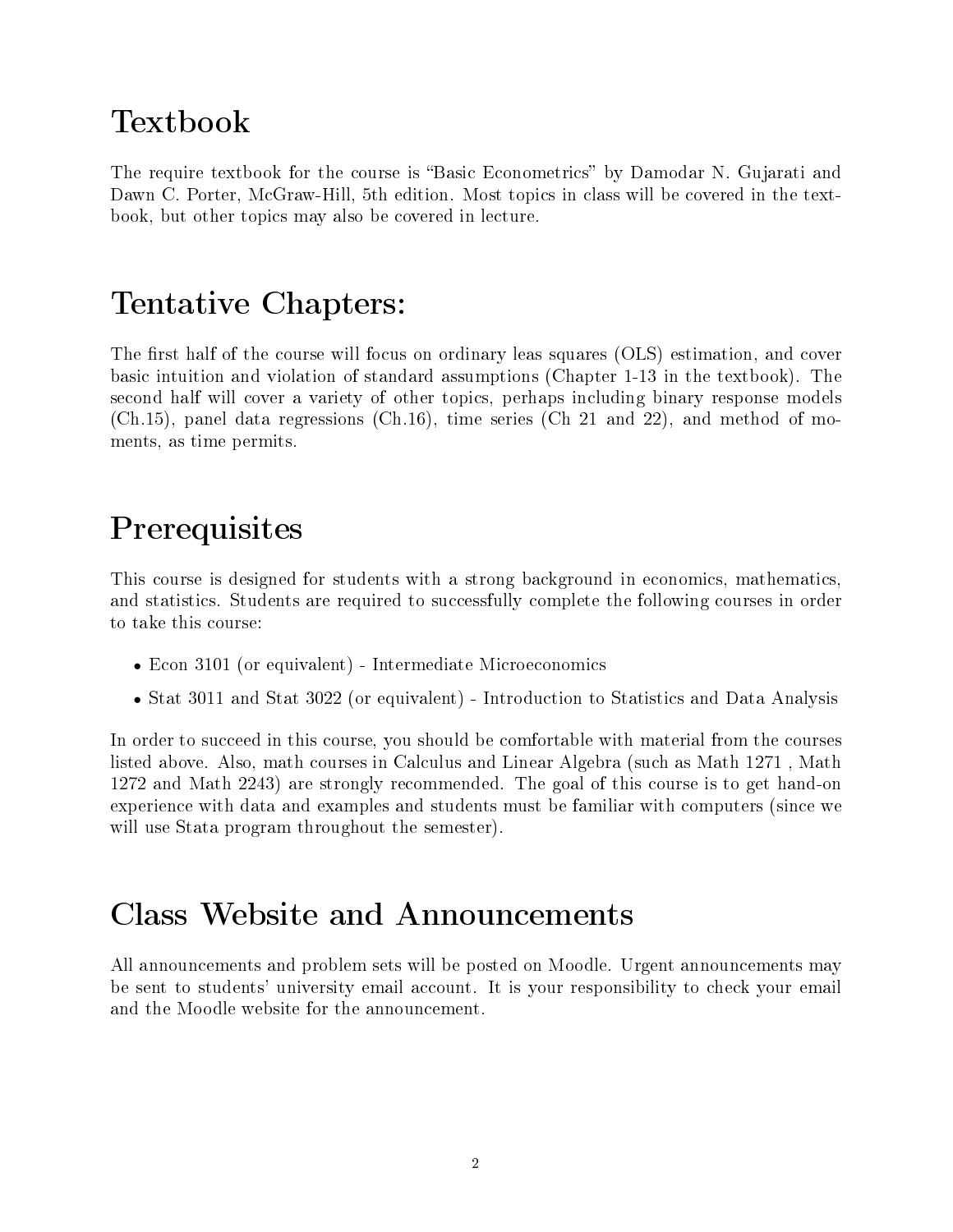## Grading

|                           | Percentage of Final Grade |
|---------------------------|---------------------------|
| Weekly Quizzes            | 30%                       |
| Computational Assignments | 20%                       |
| Midterm                   | 20%                       |
| Final Exam                | 30%                       |
|                           |                           |

#### Weekly Quizzes

There will be eight quizzes through this semester. I will upload problem sets every Wednesday. You do not need to hand in the problem sets, but there will be a 15 minute quiz on the following Wednesday at the beginning of class. The quiz questions will be directly taken from the problem sets, so it is your responsibility to understand the material from the problem sets and be in class on time for quizzes. Your two lowest quiz scores will be automatically dropped so each quiz is worth  $5\%$  of your final grade.

#### Computational Assignments

There will be two computational assignments. Students are encouraged to work in groups of two or three on each assignment, but students must hand in their own assignment separately. Do not copy and paste the answers from your friend. These assignments must be typed by department policy. Assignments which are not typed will not be graded. Make sure you write down whom you worked with on your assignments.

#### Midterm and Final exam

The midterm will be a 50 minute exam in class. The final exam will be two hours, held during the exam week in December and it is cumulative. All exam will be in a closed-book format.

Tentative date for the midterm is October 26, during class. There will be no make-up exam for the midterm (if there is a documented family or medical emergency, the weight of the midterm will be shifted to the final).

The final exam is scheduled for 10:30 AM - 12:30 PM on Saturday, December 17. Make-up exam will ONLY be allowed in extreme circumstances such as medical or family emergencies or if you have 3 final exams within 16 hours. In accordance with university policy, you must provide appropriate documentation in order to sign up for the make-up exam.